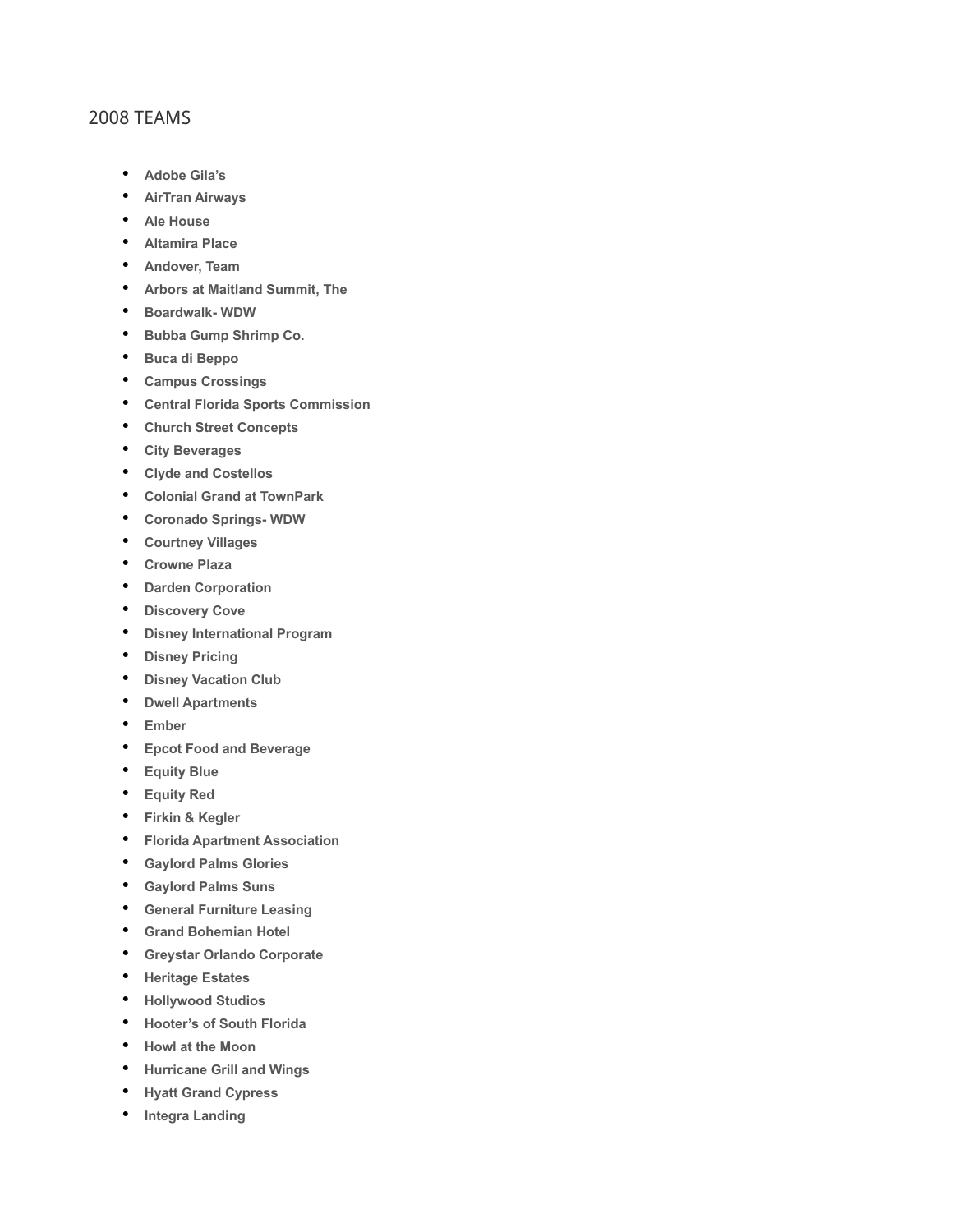- **Knight Library**
- **La Palazza**
- **Lake Lawsona**
- **Lake View**
- **Lake Weston**
- **Loews Hotels**
- **Lux Nightclub**
- **Margaritaville**
- **Montevista Tigers**
- **National Personal Training Institute**
- **NBA City**
- **Olive Garden**
- **Palm Key**
- **Panchero's Mexican Grill**
- **Pizzeria UNO**
- **Premier Beverage**
- **Red Lobster**
- **Reedy Creek**
- **Regatta Shores**
- **Reunion Resort**
- **River Oaks**
- **Rosen Crew**
- **Rosen Entourage**
- **Roxy Nightclub**
- **Ruth's Chris Steak House**
- **Season's 52**
- **SeaWorld/ Aquatica**
- **Silver Cove**
- **Sol Caliente & Luna Dolce**
- **Sports and Recreation**
- **Stratford Point**
- **Sunshadow**
- **Swan and Dolphin**
- **Tabu Nightclub**
- **Tijuana Flats**
- **Timberlake Apartments**
- **U Squad (Finnegan's)**
- **Universal Orlando**
- **Valet Waste**
- **Village of Alafaya Club**
- **Villages on Millenia**
- **Wall Street Cantina**
- **Wall Street Plaza**
- **Water Parks WDW**
- **Wet n' Wild- Storm**
- **Wet n' Wild- Wild Ones**